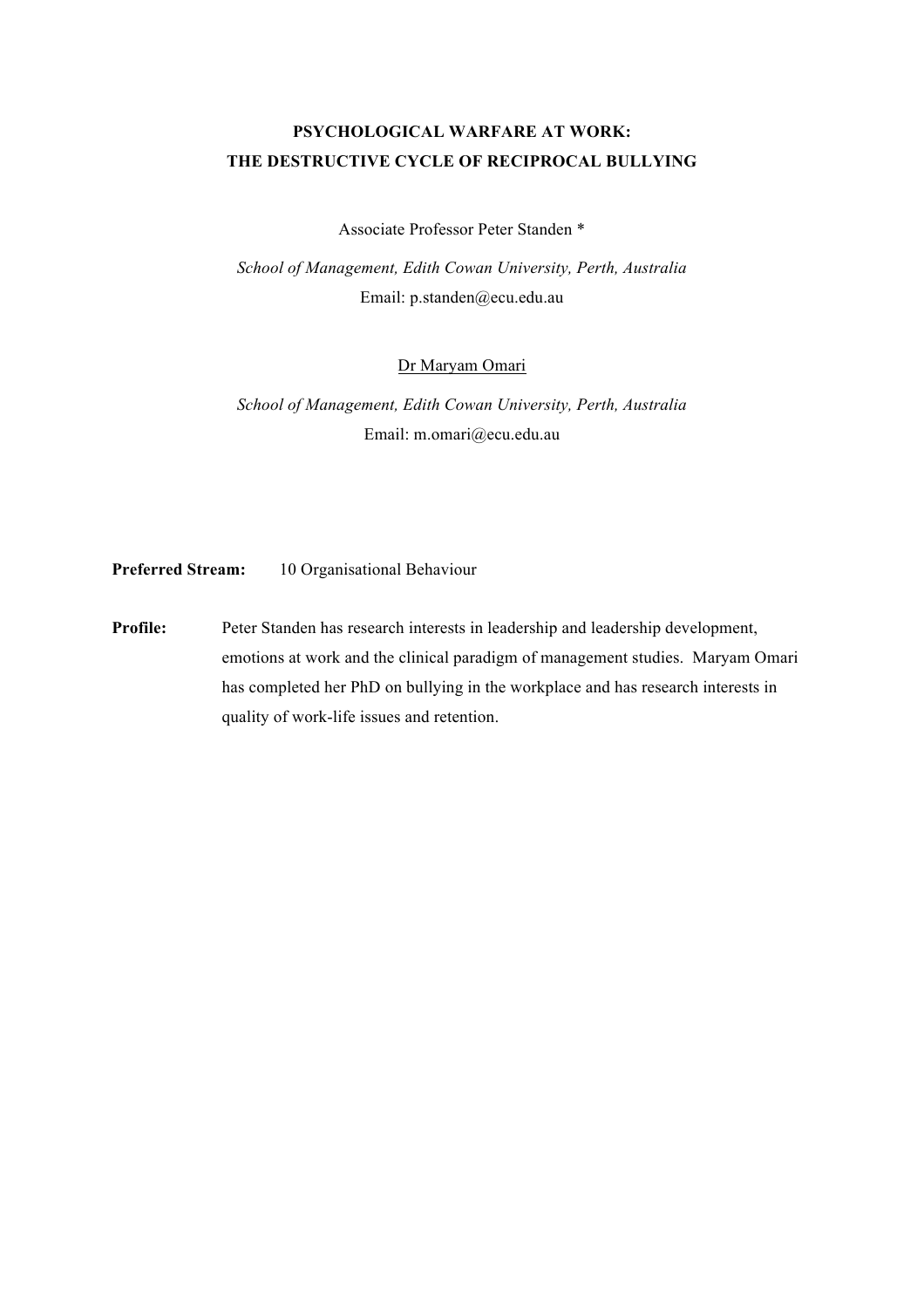# **PSYCHOLOGICAL WARFARE AT WORK: THE DESTRUCTIVE CYCLE OF RECIPROCAL BULLYING**

### **ABSTRACT**

Workplace bullying is increasingly recognised as a significant threat to the psychological wellbeing of employees in a wide range of industries. While the common image of bullying involves an anti-social "bully" infringing a "victim's" expectations of workplace respect and dignity, this paper explores situations where members of a dyad bully each other. This phenomenon is explored using findings from a qualitative research project using multiple methods to investigate bullying in the Australian Public Service. Characteristics that differentiate such reciprocal bullying from unilateral bullying are discussed. Our conclusions reflect on the difficulties faced by staff in disentangling personal and professional relationships in the context of a highly formal and hierarchical organisational use of power.

Keywords: workplace bullying, workplace aggression, psychological warfare, interpersonal relationships.

## **INTRODUCTION**

In recent years research in management, psychology and related disciplines has focussed increasing attention on abuses of interpersonal power in the workplace. A wide range of terms has been used to describe behaviours that can have detrimental effects on employees, including bullying (Lewis 1999: 41), mobbing (Leymann 1990; Zapf 1999), workplace violence (Atkinson 2000), psychoterror (Heine 1995), emotional abuse (Noring 2000), workplace harassment (McMahon 2000), psychological harassment (Luzio-Lockett 1995), incivility (Andersson & Pearson 1999), moral harassment (Di Martino Hoel & Cooper 2003), nonsexual negative interpersonal behaviours (Keashly Trott & Maclean 1994).

These behaviours, collectively called bullying here, represent a newly recognised workplace safety issue involving a wide variety of negative acts such as:

" … persecuting or ganging up on an individual, making unreasonable demands or setting impossible work targets, making restrictive and petty work rules, constant intrusive surveillance, shouting, abusive language, physical assault and open or implied threats of dismissal or demotion" (Stone 2002: 660).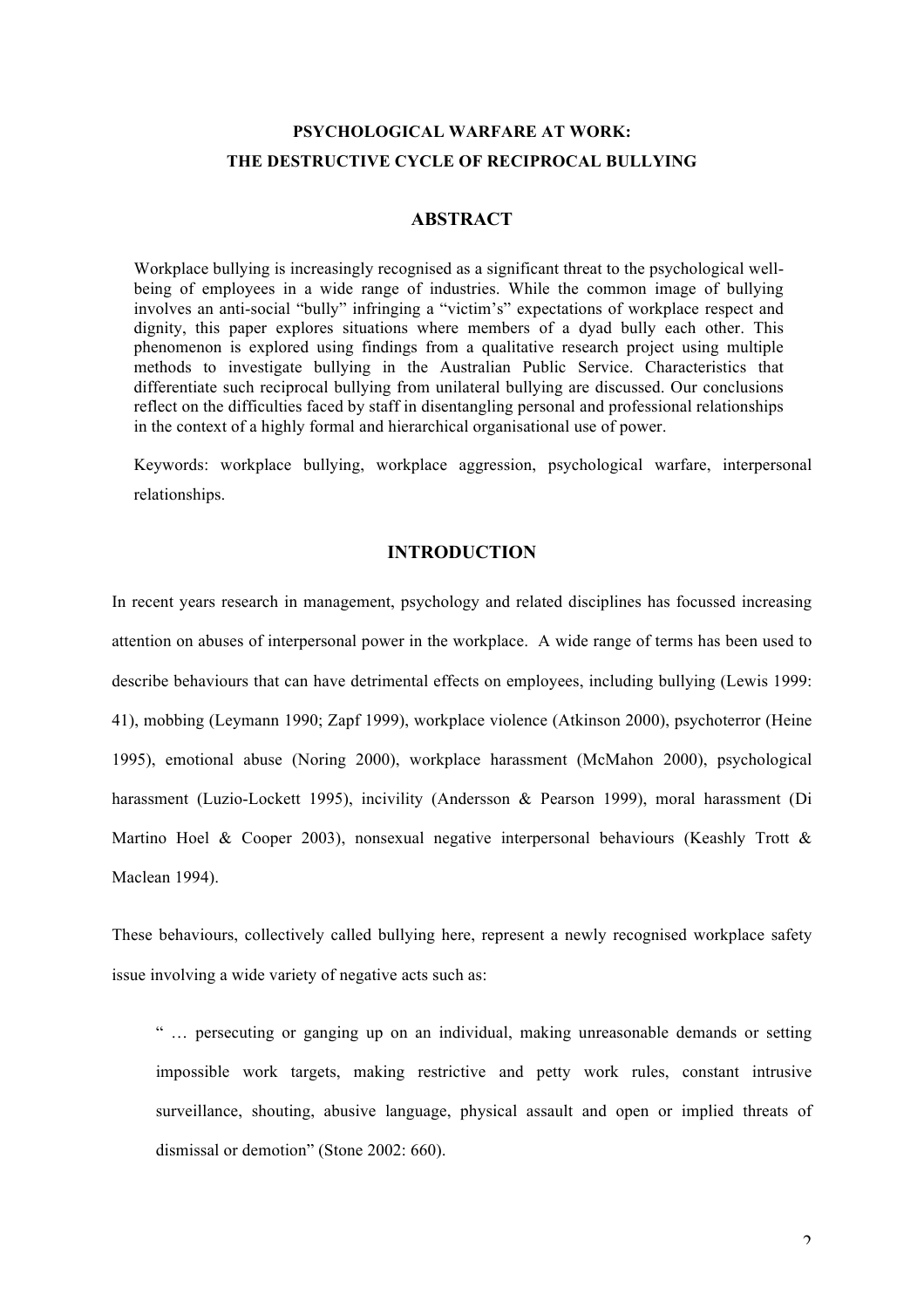Bullying is increasingly a business issue for private and public sector organisations as business environments become more complex, dynamic and competitive. Bullying is likely to affect not only individual employees but also the internal environment of an organisation. For example, bullying might reduce the quality of work-life in a business unit or alter the 'psychological contract' (Davidson & Griffin 2003) linking employee contribution to work conditions. Such aspects of the work environment affect employee satisfaction, productivity and efficiency (Stone 2006), and many theories of worker motivation indicate a fundamental need for security in the workplace (McShane & Von Glinow 2000).

Although bullying is increasingly recognised as a serious problem for organisations, its complexity is not widely understood. A common perception involves a 'bully', an antisocial aggressor, harming an innocent 'victim' in a scenario of unilateral and unprovoked aggression. While this form of bullying is clearly evident, a recent empirical investigation of bullying in the Australian Public Sector uncovered significant evidence of repeated bullying between members of a dyad or group. In this situation, identifying 'bully' and 'victim' was not straightforward, even where one party was more frequently, overtly or intensely the aggressor. The term 'psychological warfare' was used by one respondent, and seems to convey the essence of such continuing, multilateral aggression.

In this paper we examine such 'reciprocal' bullying, exploring its differences to the more widely acknowledged 'unilateral' bullying. Reciprocal bullying has been reported in a number of prior studies (Einarsen Hoel Zapf Cooper 2003; McCarthy 2003; McCarthy & Rylance 2001; Rafferty 2001), but there are few investigations of its unique characteristics and consequences. We report results from a larger exploratory study of bullying in the Australian Public Service (see Omari 2007).

A number of questions are raised by reports of reciprocal bullying. Can a 'perpetrator' and an 'aggressor' always be identified? To what extent do management practices encourage this type of bullying? Does it always involve active aggression? What is the role of imbalances in organisational power? How are personal relationships, such as friendships, involved? The data reported here did not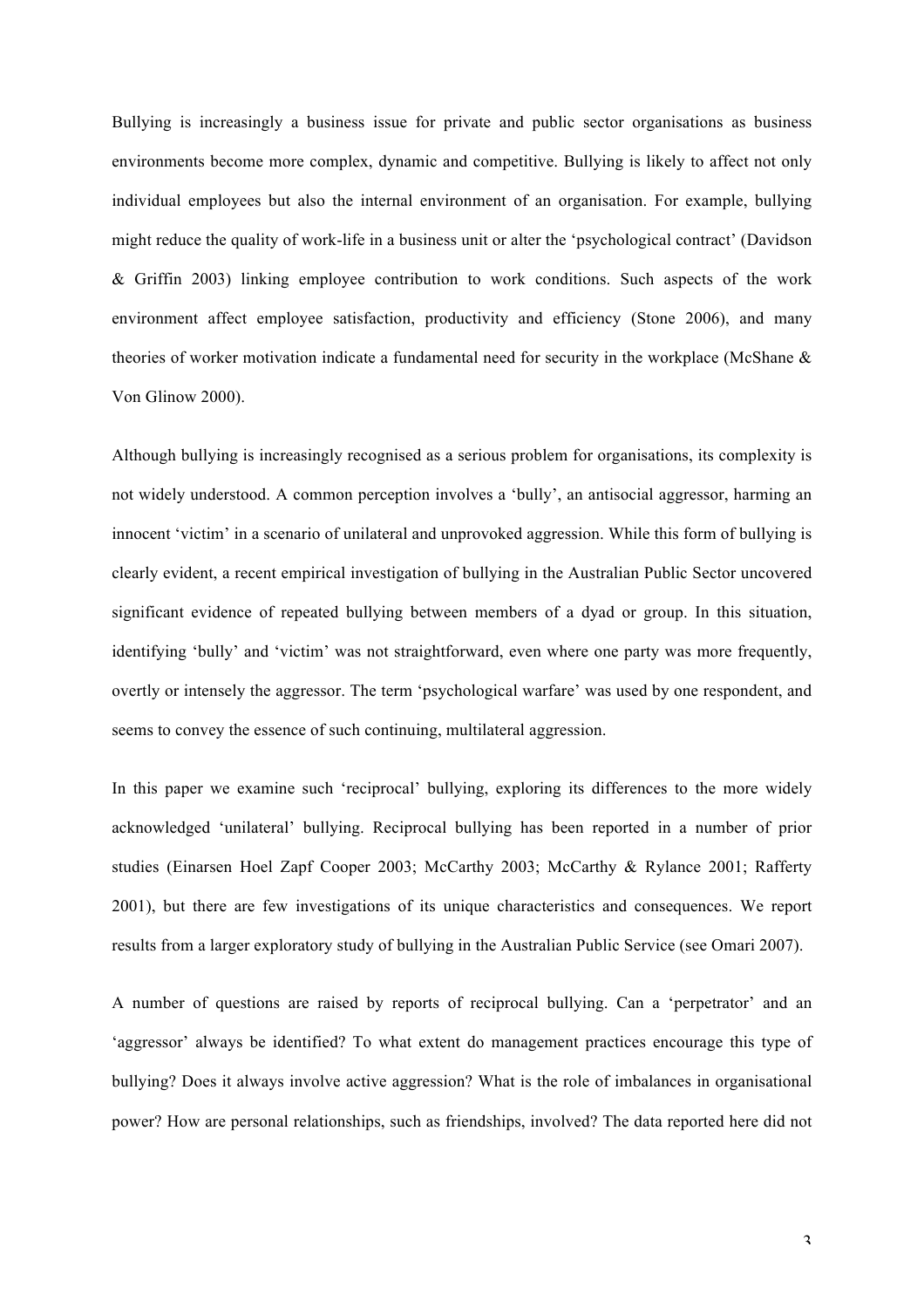provide definitive or precise answers to these questions, but did raise hypotheses worthy of further investigation.

Conflict has been described as an inevitable part of human relationships (e.g. Bagshaw 2004; Kaukianinen Salmivalli Bjorkqvist Osterman Lahtinen 2001), and one with severe impacts; its effects may persist long after the conflict itself has ceased (Keashly & Nowell 2003: 348). The emotional problems created by reciprocal bullying are likely to be profound, and may in themselves contribute to other forms of bullying: Zapf and Gross (2001) consider unsolved conflicts create fertile grounds for bullying. Others note that when bullying continues over time it becomes more socially acceptable in a workplace (e.g. Einarsen Hoel Zapf Cooper 2003; Hoel Rayner Cooper 1999; Rayner Hoel Cooper 2002). Therefore it is crucial researchers understand the nature and significance of bullying in which both parties actively maintain a relationship based on 'warfare'.

### **METHODOLOGY**

The larger study on which this paper is based involved eleven APS agencies in Western Australia. Four agencies volunteered to participate in all stages of the study, while individuals from other agencies volunteered for one or more stages. A triangulated research design was used to improve the reliability and validity of the data, based on four research methods.

First, three focus groups were held with twenty-eight participants from four agencies, providing information on the nature of behaviour considered as bullying and on its causes and consequences. Attendance at these sessions was voluntary. These focus groups provided a contextual frame for the study.

Second, a survey examined the agencies' climate and culture, and the rates and nature of bullying. The last few pages of the survey provided space for respondents to recount stories of bullying (either as victim, bystander or alleged perpetrator): fifty-four volunteered stories, some more than one. Some stories were brief but many were extremely detailed, spanning multiple pages.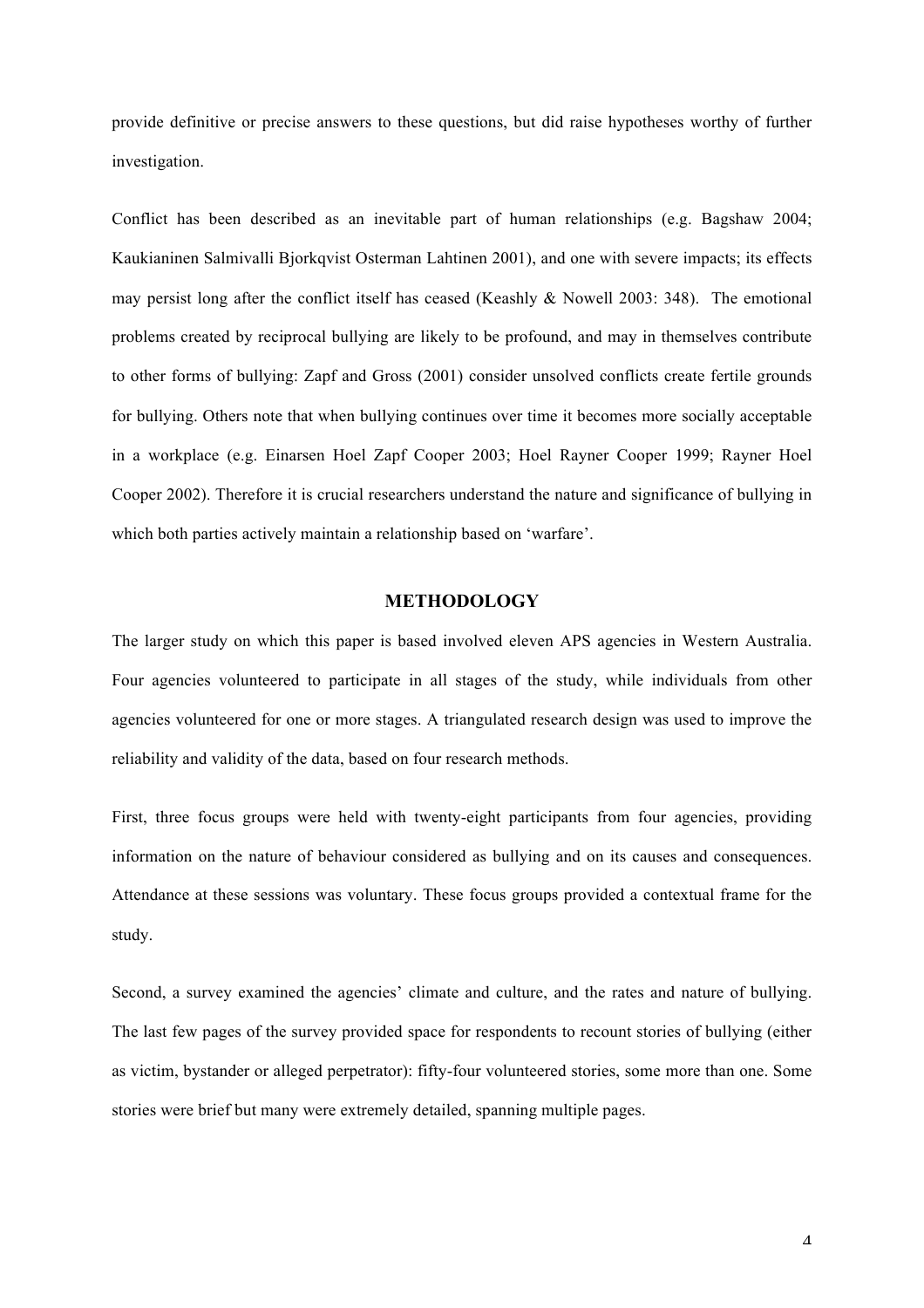Third, semi-structured interviews with three HR managers and two policy makers in these organisations provided insight into the APS culture.

Fourth, individuals who had been verbally or formally accused of bullying were invited to provide their perspective in unstructured interviews; ten alleged perpetrators volunteered. It should be noted that 'alleged perpetrators' were not targeted or approached directly: the survey form invited staff accused of bullying to contact the researchers to provide their side of the, word was also spread through informal networks within the public sector. These interviewees were simply asked to recount their story.

The findings reported here are primarily from the focus group, interviews and survey. In these, participants were asked to recount incidents of bullying. No definition was supplied, and therefore the findings provide a completely subjective view of bullying.

The survey yielded a response rate of 37%, representing 219 usable questionnaires from public sector employees in 11 APS agencies across Western Australia. There is some ambiguity in the response rate as the number of surveys dispatched to the agencies was based on figures provided by the organisations; absences, turnover and other staffing issues mean it is likely fewer were actually received and the actual response rate is likely to be higher than 37%. The sample appears to have demographic representation broadly similar to that of the Australian Public Service (APS) at the time of the study, in terms of age, gender, and having English as a second language.

## **FINDINGS**

Findings from the focus groups, interviews and survey are discussed together here for reasons of space. We concentrate on illustrating three themes that question traditional notions of bullying: the difficulty of identifying a 'perpetrator' and a 'victim' or 'target'; the fine line between management and bullying; and the subtlety of this form of bullying.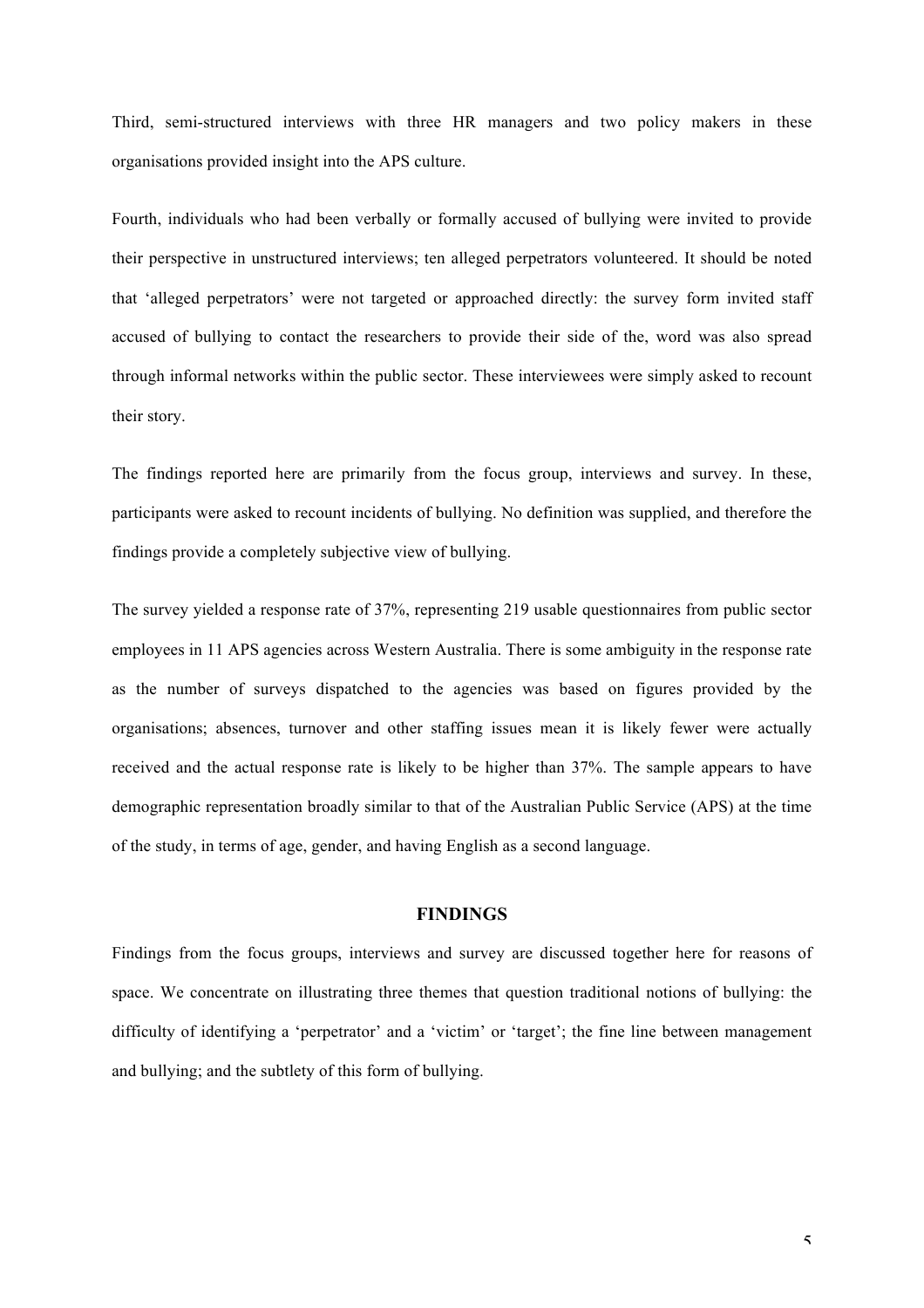#### **Difficulties in Identifying Perpetrators and Victims**

Cause-effect relations are not always simple in bullying incidents. For example, Zapf (1999) makes the interesting point that a victim displaying "anxious, depressive and obsessive behaviour" may be showing both an effect of bullying and a cause of it; such behaviours may invite attention from potential bullies. From a clinical psychological perspective, such behaviours can be related to personality styles that have self-destructive tendencies towards seeking out domination by, or even psychological hurt from, others, (e.g. Shostrom 1967).

The concept of codependence, stemming from the work of psychologists such as Cermak (1986), can be usefully associated with such behaviours<sup>i</sup>. Hannabuss (1998) speaks of a 'bully-victim dyad' relationship of co-dependency built up over time through complex social interactions in which the perpetrator learns that taking on an aggressive stance brings success, while the victim adopts a more submissive role to avoid confrontation. These behaviours become a continuing social dynamic, in which it is likely that both victim and bully face psychological harm.

In the present study, there were a number of respondents reported stories in which it was not clear who was the bully and who the victim. For example, one HR practitioner was keenly aware of how a subordinate was bullying him, and that the subordinate also felt bullied:

*"I had made HR decisions directly affecting a staff member and the person's responses via email contained accusations, inflammatory comments and indications of retribution and payback. As indicated I was not bothered by the e-mails but I can clearly see that they constitute bullying. The speed, content and constant bombardment with demanding emails for a period of time was a concern. I can also see looking at the bigger picture that the person sending the emails also felt that they were being bullied by me, because of the power I had used and the decisions I had my in my HR role."*

McCarthy (2004: 179) cites an example of a more extreme nature: "In one case, both the recipient and the alleged perpetrator left the employer believing the other was the perpetrator, and each later initiated legal action against the employer". In such cases, assuming both sides' views have some substance, it is unclear how to use the labels 'perpetrator' and 'victim'.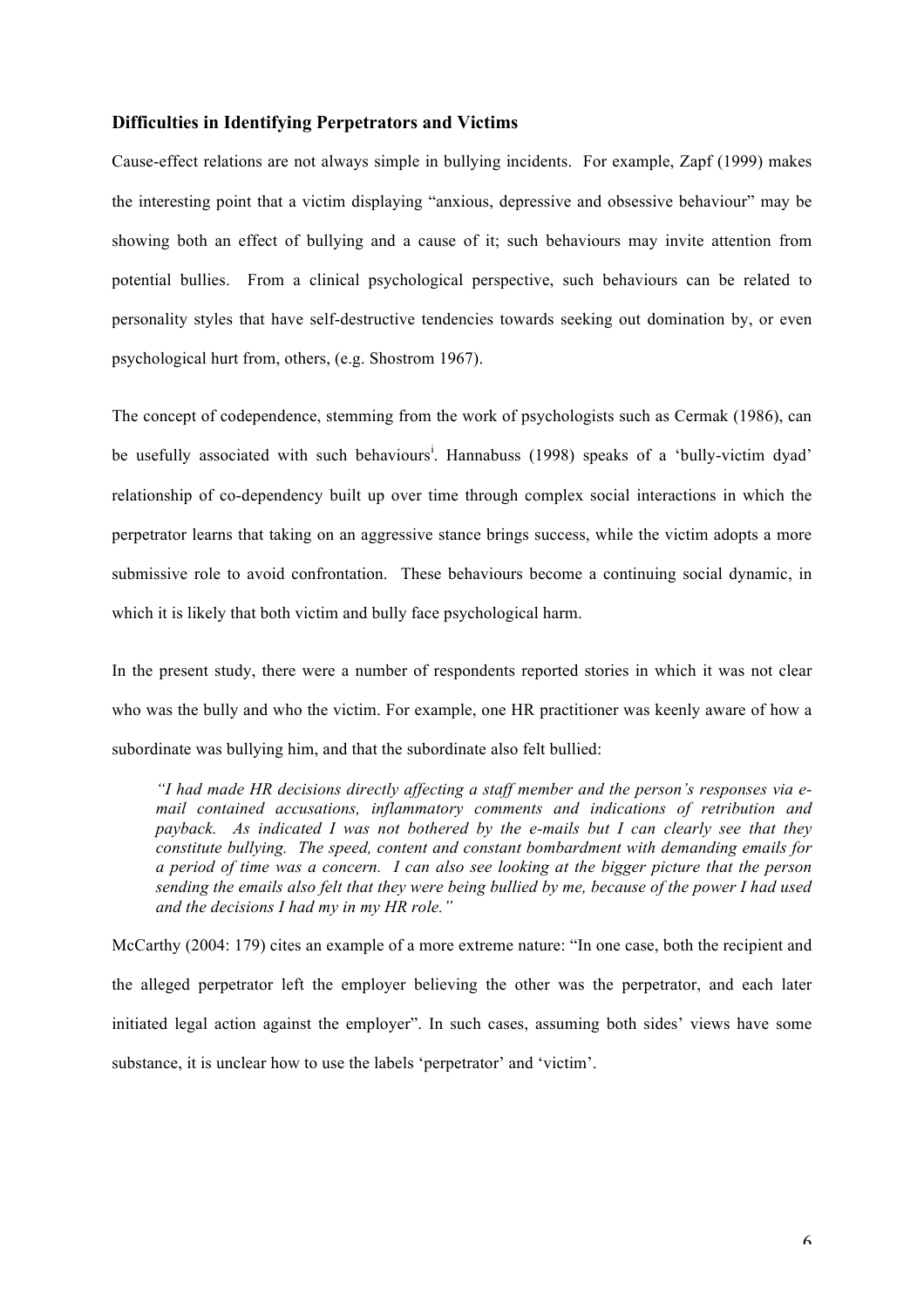#### **Management or Bullying?**

The possibility that management processes and action may be perceived as bullying because they impinge on a worker's sense of dignity and respect has been raised (Standen & Omari 2007). McCarthy (2004) gives the example of managers who alienate staff by describing them as poor performers, to the point where the subordinate files charges of bullying. Through such lack of sensitivity in giving feedback, managers may be inadvertently but actively leading an employee towards reduced performance and increased feelings of alienation and dissatisfaction. Neuman and Baron (2003: 190) report a "substantial and growing literature suggesting that perceptions of unfair (insensitive) treatment, on the part of management and/or co-workers, often serve as antecedents to workplace aggression and violence". In such situations staff may retaliate, a process sometimes referred to as 'upward bullying' (e.g. Branch Sheehan Barker Ramsay 2004).

Our interviews showed how managers' responses to such complaints can exacerbate a staff member's negative reaction, beginning a destructive 'vicious circle' (Figure 1). While the reasons for such escalation was not always completely clear, they generally showed a lack of coping resources in the subordinate. In some extreme cases there was a suggestion of a developing or pre-existing psychological condition such as anxiety, depression, low self-esteem or personality disorder, although the nature of the study prevented confirmation of this. In either case, managers' inability to predict subordinates' lack of coping resources could be described as a lack of sensitivity or empathy.

Of particular interest was the frequent identification of performance management as a source of bullying by both superiors and by subordinates. The alleged perpetrators interviewed in this study were all identified as a result of a performance management process. Individual's identifying themselves as victims of bullying also reported a very large proportion of incidents resulting from performance management.

The difficulties of conducting performance management may be in part due to recent emphasis in the APS on not 'carrying' individuals regarded as poor performers in quality or quantity of work. This focus on 'accountability' was particularly resented by some long-term employees who felt they were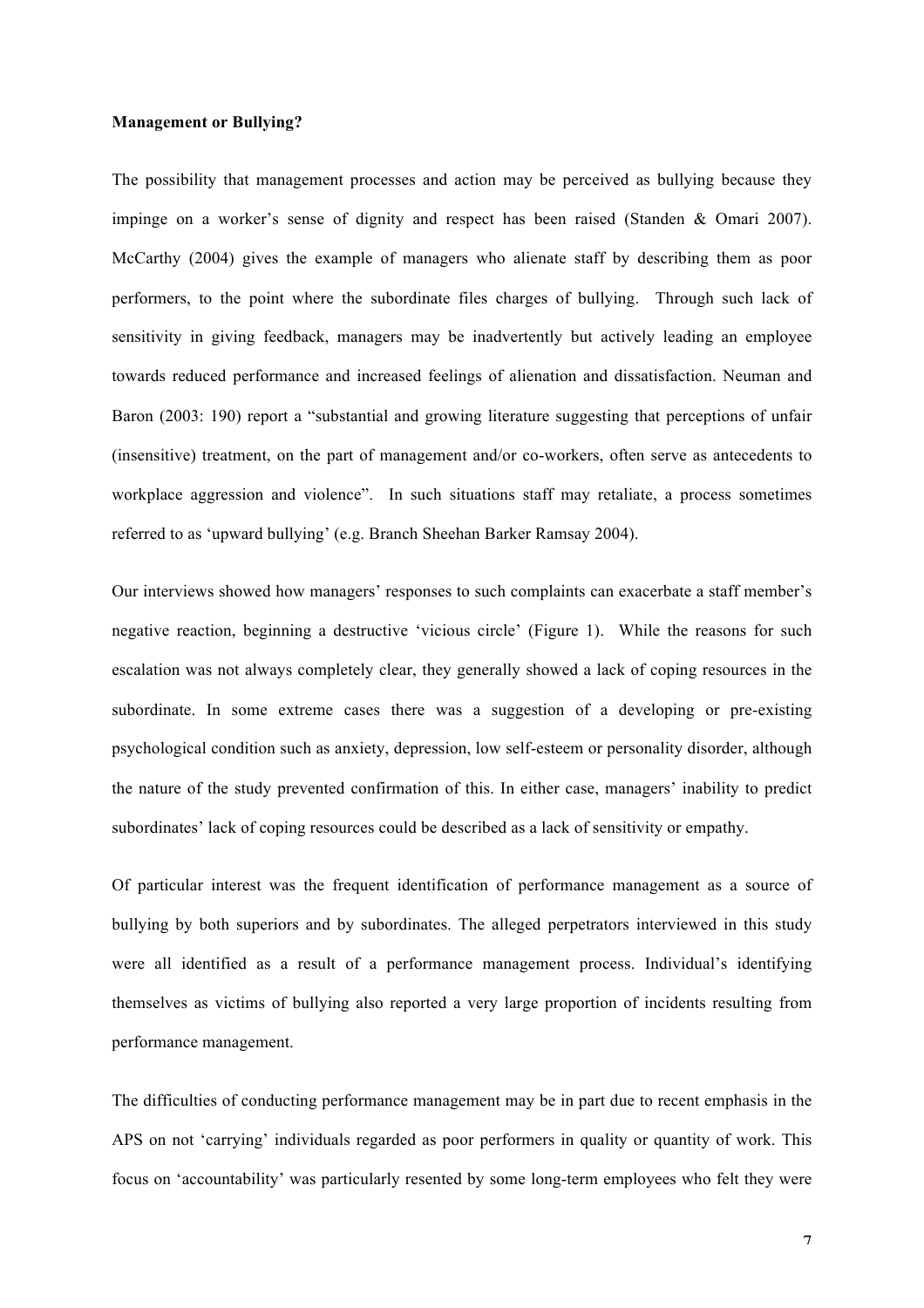being 'picked on'. Further, it appeared that management performance often raced ahead of effective supporting policies and training, leaving managers ill-prepared and under-supported in an already difficult situation.



Figure 1: The Destructive Cycle of Bullying at Work

It appeared the staff member being managed felt him/herself to be a 'victim' and saw the manager as a 'bully' in recognition of the power imbalance between them. They tended to label the performance management process as harsh or unfair. At the same time, the victim's responses to this were interpreted by the manager as bullying, causing them to increase pressure for performance. The subordinate would in turn respond with increased pressure on the manager. Such responses were often passive aggressive behaviours such as undermining, avoiding work (e.g. with leave), sarcasm, recruiting others into factions and so on. The labels 'victim' or 'bully' become difficult to apply in this 'power struggle'; who began it often appeared a moot and unproductive question.

An interesting feature of these incidents was that managers reported subordinates behaviour as far more severe than subordinates reported managers' bullying. Self-reports of subordinates tended to corroborate the seriousness of their reactions; they felt caught up in a web of inappropriate or unfair behaviours, citing a range of causes from self-confidence or poor health to excessive power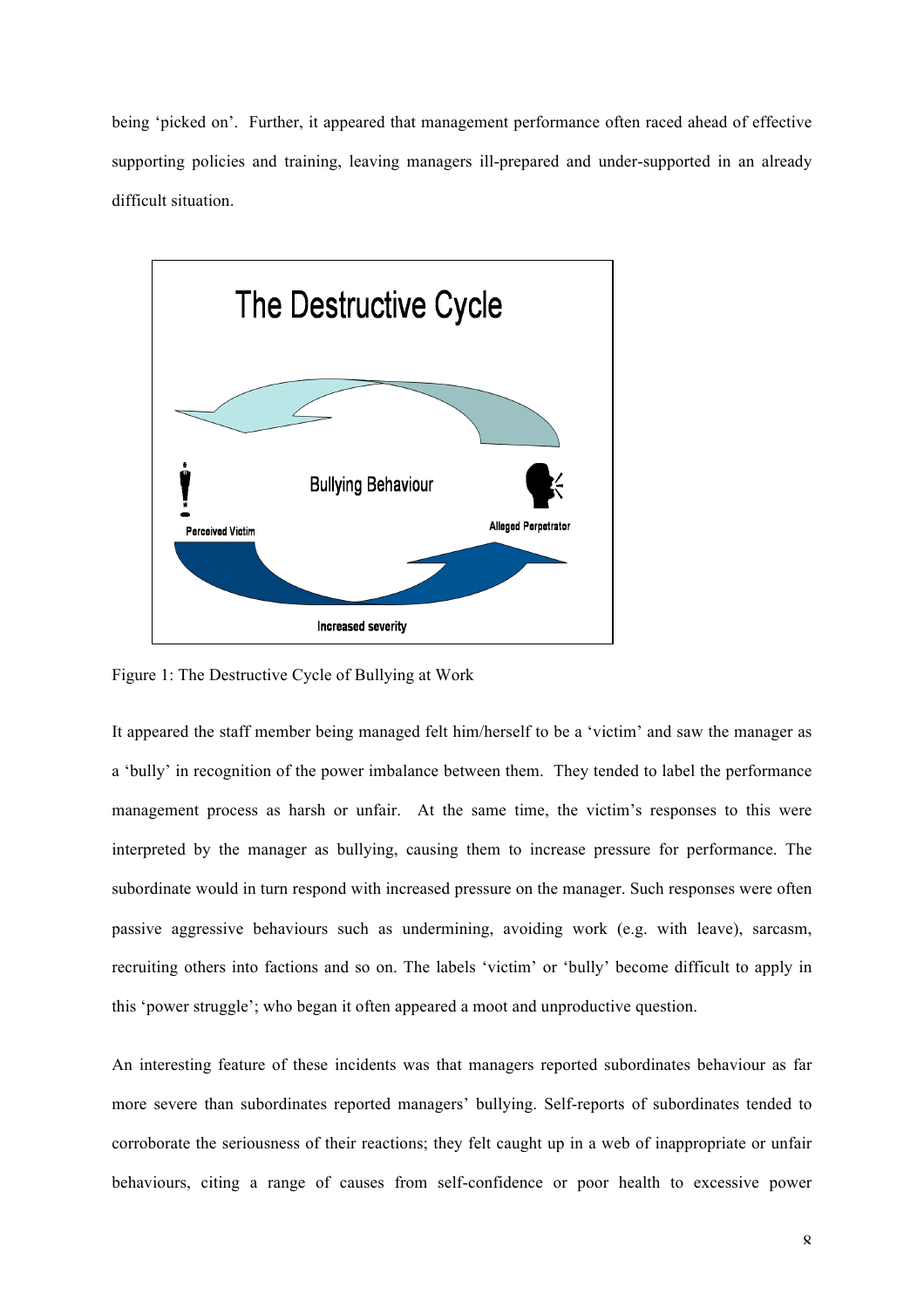imbalance, management pressure, management incompetence and management intolerance of diversity (see Omari, 2007). However, not many reported their own psychological state a reason for the perceived maltreatment by management.

Conversely, managers often explained bullying events without acknowledging problems in the management environment; rather they alluded to vague psychological factors in the subordinate, such as: "*issues in personal life*", "*inappropriate fit to the organisation & values*", "*psychological imbalance*", "*paranoia*", "*deficient performance (quality & quantity)*", "*absenteeism*", "*unusual behaviour, prickly"*.

This focus on the faults of others is characteristic of a 'power struggle' dysfunction in human relationships. Examples of this are found in the work of clinical psychiatrists and psychologists such as Kets de Vries (1991, 2001) and Hirschhorn (1990). For example, Hirschhorn shows how organisations mirror family environments, with management exerting parental authority over dependent subordinates who may respond with child-like active or passive aggressive behaviours. Similarly, de Vries finds in the 'dark side' of individual leaders a re-creation of childhood responses to power imbalances, such as a narcissistic desire for control which may be easily exerted over employees but which requires more subtle manipulations to obtain power over superiors or external agents. Gender, age and physical appearance may contribute other sources of power that individuals use to gain power in dysfunctional relationships.

These difficulties with power are, of course, not always as extreme as the pathological cases described by these authors. Some managers in this study did acknowledge the difficulty of deciding whether the 'victim' was indeed unwell or whether their own behaviour or perceptions were at fault, and the difficulty of discharging their organisational duty of care for the subordinate. They felt constrained by the organisation's rules of privacy, unable to defend themselves publicly and unsupported in the challenging role of 'change agent'. One described this situation as being "*hung out to dry*".

Managers' reactions varied from little concern, for example in those who believed they were in the right or had good intentions, through to strong expectation that their career would be ruined. The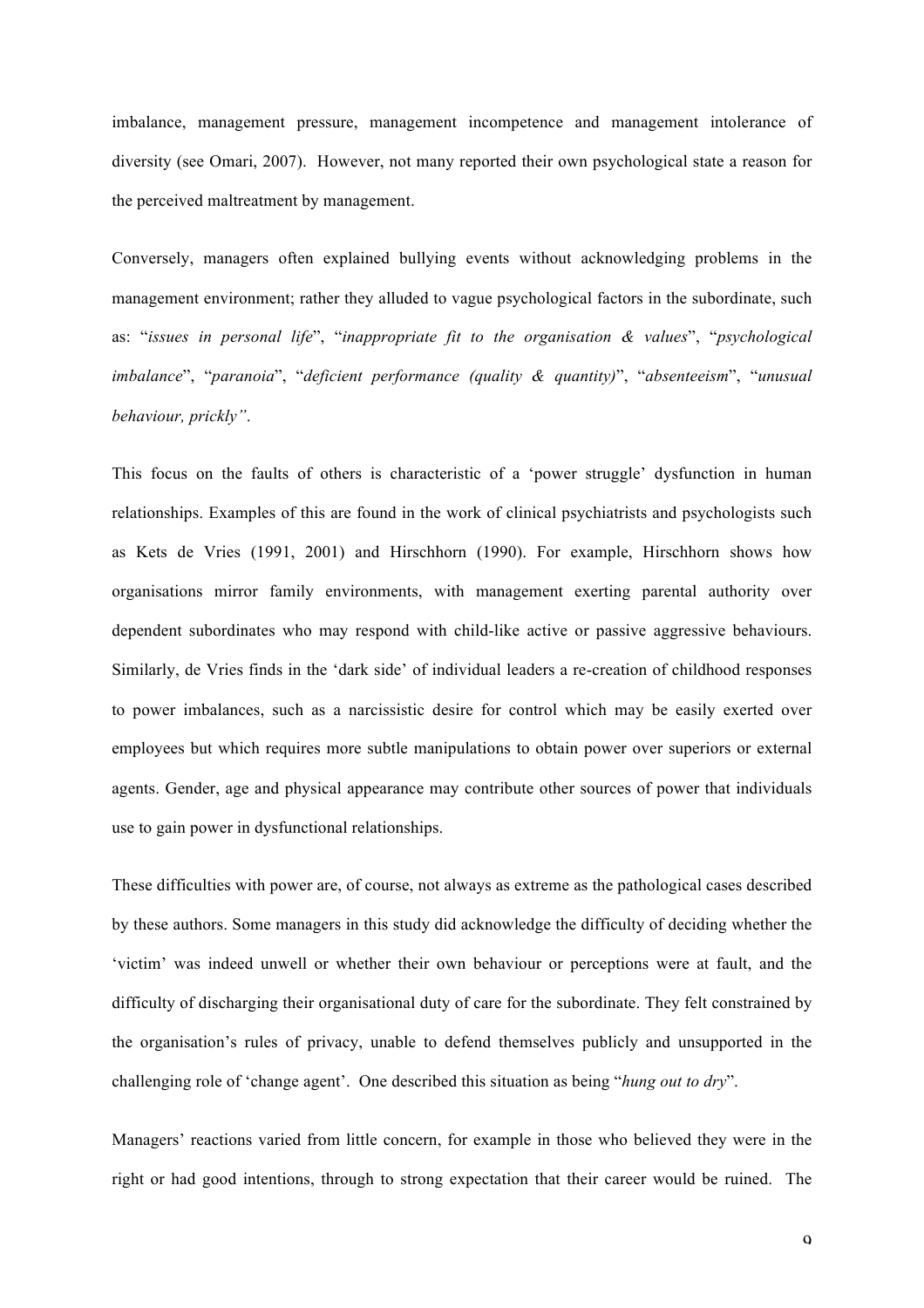latter reported feeling disbelief, anxiety, stress and 'devastation'. It appears that becoming involved in psychological warfare provides a strong test of managers' own coping resources.

In particular, the general contrast between managers' and subordinates' perceptions of the 'cause' of these incidents shows managers lacked awareness of employees' perceptions of their own role in responding to external environmental pressures, organisational culture or specific organisational initiatives such as performance management. In reality, of course, environments do affect employee's psychological health, sometimes in serious ways (see Felson 2006). Attributing cause and effect in such contexts is not simple. It is well known that individuals lacking an internal locus of control tend to attribute negative outcomes to others, or the environment (Rotter 1954). Whilst subordinates may be as likely as their managers to do this, it may be easier for organisations to improve the selfawareness and empathy skills of managers in an attempt to reduce reciprocal bullying.

The difficulties raised by managers in ascribing cause to subordinates' behaviour lead to problems in determining their own emotional and managerial response. If external factors or their own management roles were implicated, different responses would be considered. These issues suggest a need for greater levels of support, training and reviews for those conducting performance management.

### **Social and Organisational Power**

An interesting element in some reciprocal bullying cases is the role of underlying social relationships. Considering the evidence noted above concerning the common role of 'power struggles' in family and other non-work relationships it is perhaps not surprising that workplace relationships become conflated with the organisational power imbalance between managers and subordinates. Subordinates reported a heightened sense of breach of trust or betrayal by managers with whom they considered they had a social relationship when management decisions went against them. Some managers, conversely, appeared to lack boundaries in many situations, giving staff the benefit of the doubt or taking their individual circumstances and personal life into account rather than formally managing the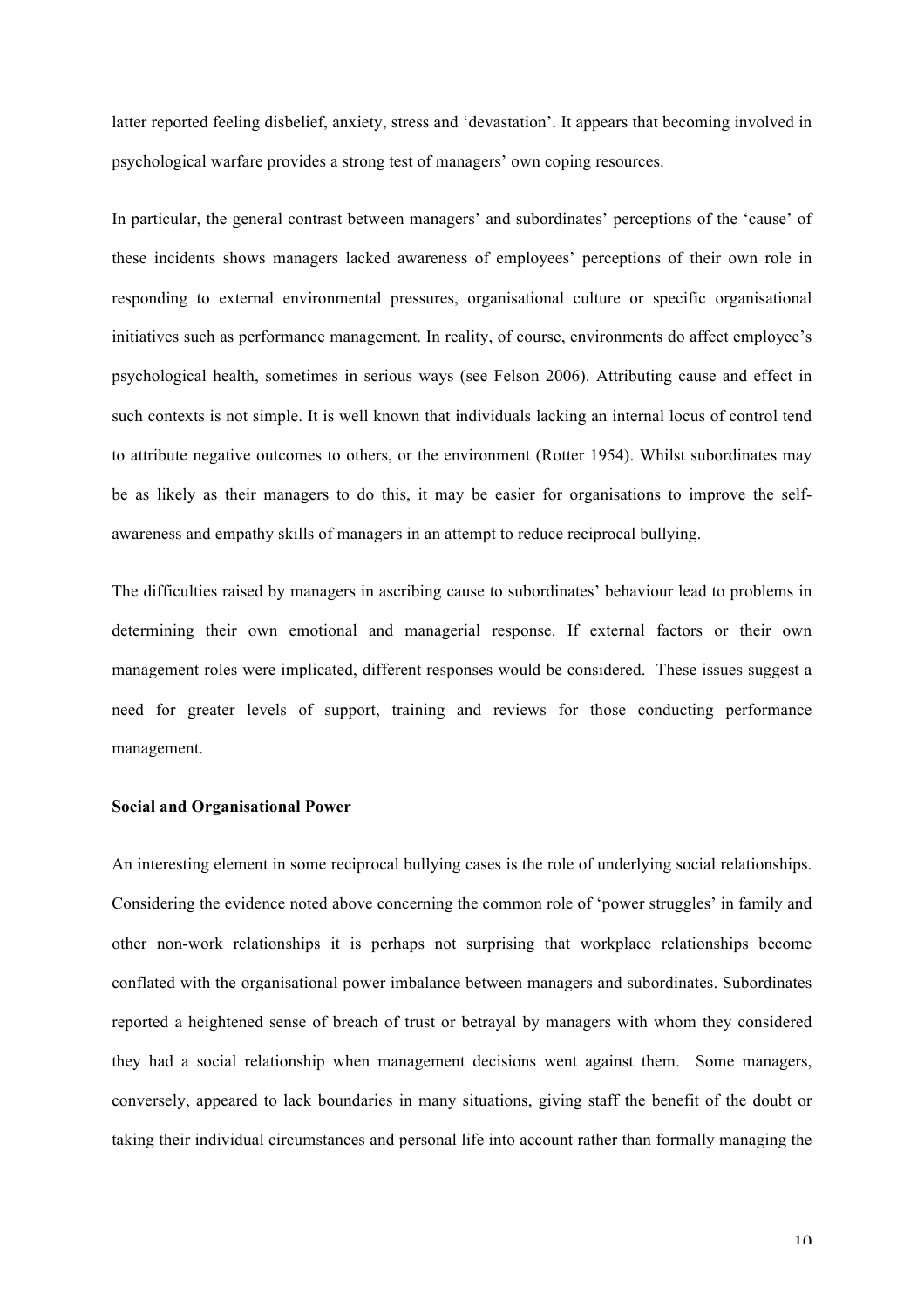issues. While motivated to help the subordinate, such failure to use management authority to set clear boundaries merely perpetuated the cycle of bullying.

The complex nature of such dyadic interactions is illustrated in a story recounted by a team leader who struggled with a conflict between her role as a mentor to a subordinate with difficulties in her personal life, and her role as a manager needing to remedy the subordinate's underperformance. The staff member seemed to encourage a personal relationship almost to the level of a parent-child relationship. However, the manager herself appeared as unhealthily needy, craving support from her own manager and peers.

## **CONCLUSION**

Reciprocal bullying differs from unilateral bullying in the difficulty of ascribing 'perpetrator' and 'victim' roles. In our results, the prevalence of reciprocal bullying resulting from performance management reviews suggests it might be a response to a power imbalance that is perceived, paradoxically, by both sides as favouring the other. The party perceiving themselves an 'underdog' in terms of formal power resorts to active or passive negative behaviours, while the 'topdog' becomes frustrated at his or her inability to achieve their goals through the use of organisational authority and seeks to exert it even more. The resulting power struggle may continue with relatively little consequence, but becomes dysfunctional according to each party's coping resources.

From this hypothesised theoretical model we would predict that reciprocal bullying has the capacity to extend over time and to reach very serious consequences compared to many incidents of unilateral bullying, because both sides have and use significant power.

We propose that this phenomenon replicates elements of family and other relationships, and that where these also exist in workplaces, further entanglement of individual and organisational power may occur.

We were also struck by the pathos of these situations. Some cases of performance managementrelated reciprocal bullying were quite serious, with managers or subordinates reporting physical or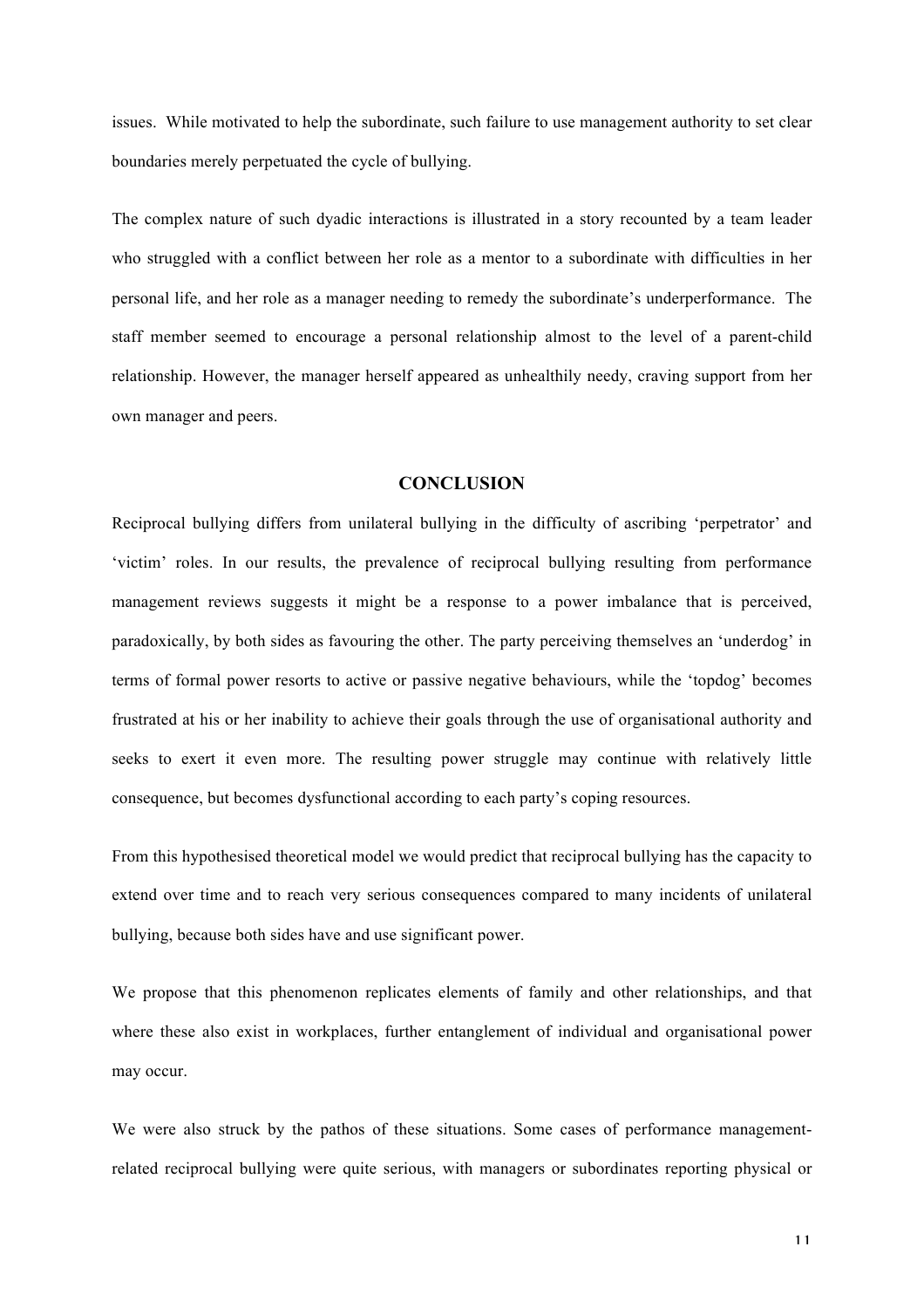verbal assault, stalking, feelings of extreme anxiety, high levels of stress or physical health symptoms. Often both parties seemed to lack the resources to resolve the issue, prolonging the conflict and reducing their wellbeing. While managers (and less often subordinates) alleged the other party acted out of psychological 'illness', which we could not objectively corroborate, the continuance of the dispute showed participants lacked the skills to either determine if this was the case or effectively deal with it.

It seems likely that reciprocal bullying was to some extent exacerbated in the Australian Public Service due to both its inherently hierarchical use of power and to recent attempts to increase formal authority over 'poor performers. We would expect fewer instances of this phenomenon in flatter organisations or those run with less formality. However, the underlying issue appears to be less power imbalances per se than the preparedness of managers and subordinates to deal with its personal consequences. Training in interpersonal skills, improved selection processes and other forms of attention to the subjective and emotional consequences of management processes are needed as much as more policy or managerial interventions.

Understanding of these issues can be promoted in public discussions by recognising that

bullying can involve passive or indeed overtly friendly behaviours, and can occur in dyads where relations become 'codependent' on a complex series of interactions of aggressive or submissive nature, from which both parties gain psychologically. Our findings suggest significant difficulty in disentangling personal and organisational responses amongst employees and their managers.

#### **REFERENCES**

- Andersson LM & Pearson CM (1999) Tit for tat? The spiralling effect of incivility in the workplace, *The Academy of Management Review 24*(3): 452-471.
- Atkinson W (2000) The everyday face of workplace violence, *Risk Management 47*(2): 12-18.
- Lewis D (1999) Workplace bullying interim findings of a study in further and higher education in Wales, *International Journal of Manpower 20*(1/2): 106-118.
- Bagshaw D (2004) *The workplace mirrors the world,* paper presented at the Adelaide international Workplace Conflict Conference, April 21-23, Adelaide, Australia.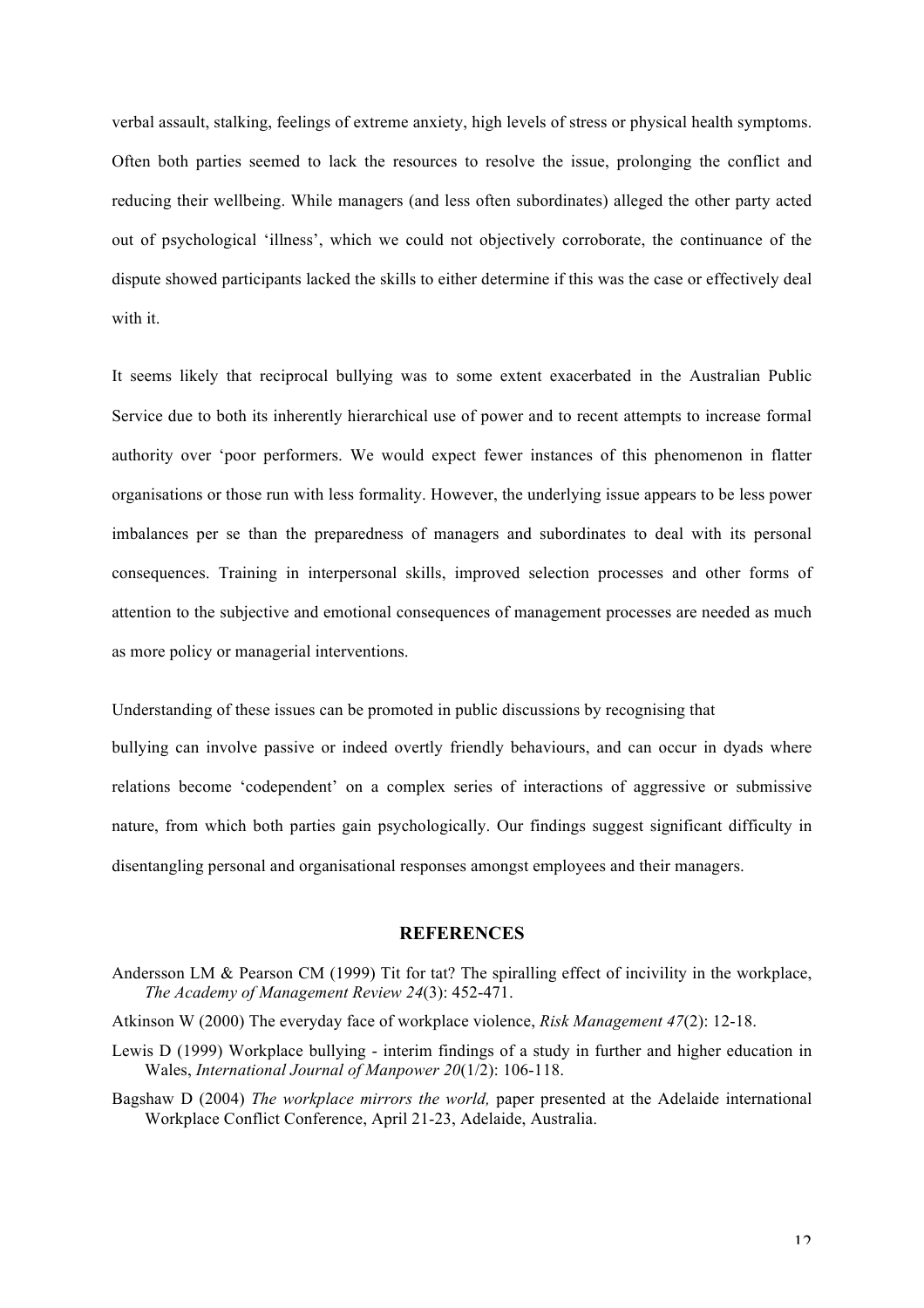- Branch S Sheehan M Barker C & Ramsay S (2004) *Conceptualising upwards bullying,* paper presented at the 4th International Conference on bullying and harassment in the workplace, June 28-29, Bergen, Norway.
- Cermak T (1986) *Diagnosing and treating do-dependency*, Minnesota: Johnson Institute Books.
- Davidson P & Griffin R (2003) *Management: An Australasian perspective* (2nd ed.): John Wiley & Sons Australia Ltd.
- Di Martino V Hoel H & Cooper C (2003) *Preventing violence and harassment in the workplace* Luxembourg: European Foundation for the improvement of Living and Working Conditions.
- Einarsen S Hoel H Zapf D and Cooper C (2003) The concept of bullying at work: The European tradition in S. Einarsen D Zapf H Hoel & C Cooper (Eds.) *Bullying and emotional abuse in the workplace, International perspectives in research and practice,* London: Taylor & Francis.
- Felon R B (2006) Violence as instrumental behavior in KE Kelloway J Barling & JJ Hurrell Jr (Eds.), *Handbook of workplace violence,* Thousand Oaks: Sage Publications.
- Hannabuss S (1998) Bullying at work, *Library Management 19*(5): 304-310.
- Heine HJ (1995) An underestimated workplace terror, Mobbing. *Managing Office Technology 40*(5): 41.
- Hirschhorn L (1990). *The workplace within: Psychodynamics of organizational life*, Cambridge, Mass: M.I.T. Press.
- Hoel H Rayner C & Cooper C (1999) Workplace bullying in C Cooper & IT Robertson (Eds.), *International review of industrial and organizational psychology,* 14: 195-230, John Wiley & sons.
- Kaukianinen A Salmivalli C Bjorkqvist K Osterman K Lahtinen A Kostamo A (2001) Overt and covert aggression in work settings in relation to the subjective well-being of employees, *Aggressive Behavior 27:* 360-371.
- Keashly L & Nowell B L (2003) Conflict, conflict resolution and bullying in S Einarsen H Hoel D Zapf & C Cooper (Eds.), *Bullying and emotional abuse in the workplace, International perspectives in research and practice,* London: Taylor & Francis.
- Keashly L Trott V & Maclean LM (1994) Abusive behaviour in the workplace: A preliminary investigation, *Violence and Victims 9*(4): 341-357.
- Kets de Vries MFR (1991) *Organizations on the couch: Clinical perspectives on organizational behavior and change*, San Francisco: Jossey-Bass.
- Kets de Vries MFR (2001) *The leadership mystique; Leading behavior in the human enterprise* London: Financial Times Prentice Hall.
- Leymann H (1990) Mobbing and psychological terror at workplaces, *Violence and Victims 5*(2): 119- 126.
- Luzio-Lockett A (1995) Enhancing relationships within organizations: an examination of a proactive approach to "bullying at work", *Employee Counselling Today 7*(1): 12.
- McCarthy P (2003) Bullying at work: a postmodern experience in S Einarsen H Hoel D Zapf & C Cooper (Eds.), *Bullying and emotional abuse in the workplace: International perspectives in research and practice,* London: Taylor & Francis.
- McCarthy P (2004) Preventing risk/severity spirals: a cross-sectional approach in P McCarthy & C Mayhew (Eds.), *Safeguarding the organization against violence and bullying: An international perspective* 169-205, London: Palgrave Macmillan.
- McCarthy P & Rylance J (2001) The bullying challenge in P McCarthy J Rylance R Bennett & H Zimmerman (Eds.), *Bullying from backyard to boardroom* (2nd ed.), Sydney: The Federation Press.